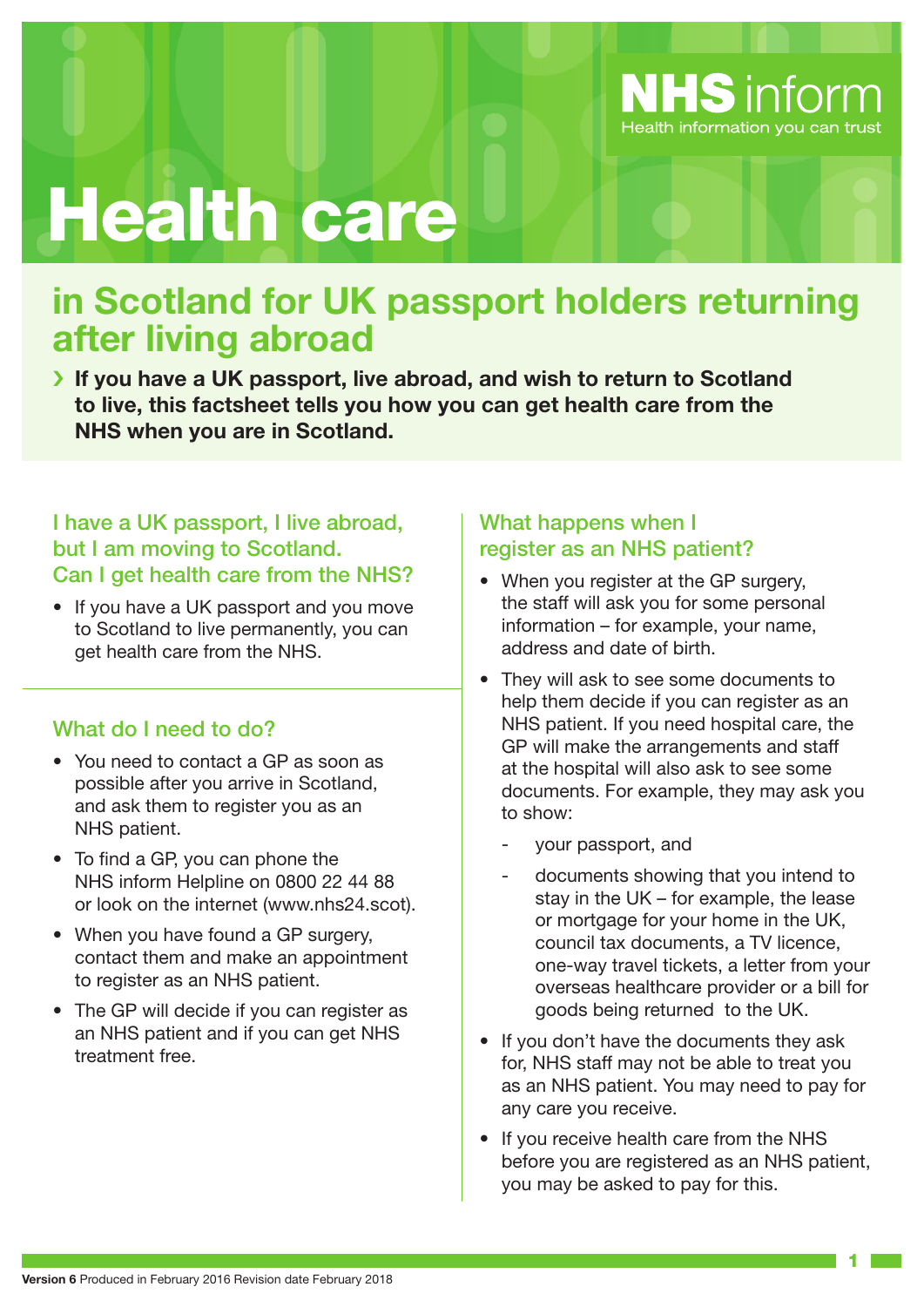#### EEA countries

- Austria
- **Belgium**
- Bulgaria
- **Cyprus**
- Czech **Republic**
- Denmark
- Estonia • Finland
- France
- **Germany**
- **Greece**
- **Hungary**
- Iceland
- Ireland
- Italy
- Latvia
- Liechtenstein
- Lithuania
- **Luxembourg**
- Malta
- The **Netherlands**
- Norway
- **Poland**
- Portugal
- Romania
- Slovakia

- I am a former UK resident and I work abroad. Do the same rules apply to me?
- If you are a former UK resident and you work abroad, you may be able to get health care from the NHS when you are in Scotland.
- The factsheet 'Health care for former UK residents now working abroad' gives more information on this. The factsheet is available from anywhere you get NHS care. You can also phone the NHS inform Helpline on 0800 22 44 88 to get a copy, or look on the internet (www.nhsinform.scot).

### I am a UK pensioner and I live abroad. Do the same rules apply to me?

- If you are a UK pensioner and you live abroad some or most of the time, you may be able to get health care from the NHS when you are in Scotland.
- The factsheet 'Health care for UK pensioners visiting Scotland' gives more information on this. The factsheet is available from anywhere you get NHS care. You can also phone the NHS inform Helpline on 0800 22 44 88 to get a copy, or look on the internet (www.nhsinform.scot).

The UK has special health care arrangements with some countries outside the European Economic Area (EEA). If you live in one of those countries, you can get some health care from the NHS when you are visiting Scotland. For more information, call the NHS inform Helpline on 0800 22 44 88 or ask staff at a GP surgery or hospital.

**Slovenia** 

**Sweden** 

**Spain** 

• United Kingdom

### Is all health care free for NHS patients?

- No. If you are treated as an NHS patient, a lot of your health care is free. But you will need to pay for some things – for example, some dental treatment or eye care.
- The leaflet 'A quick guide to help with health costs' tells you if you can get free treatment or help with the costs. It is available from citizens advice bureaux and Jobcentre Plus offices. You can also find it on the internet (www.gov.scot).

#### Can my family get health care from the NHS?

• **If you can get NHS care, your husband, wife or civil partner, and any of your children** who are in Scotland with you, can get health care from the NHS too. The children must be aged under 16, or under 19 and in full-time education.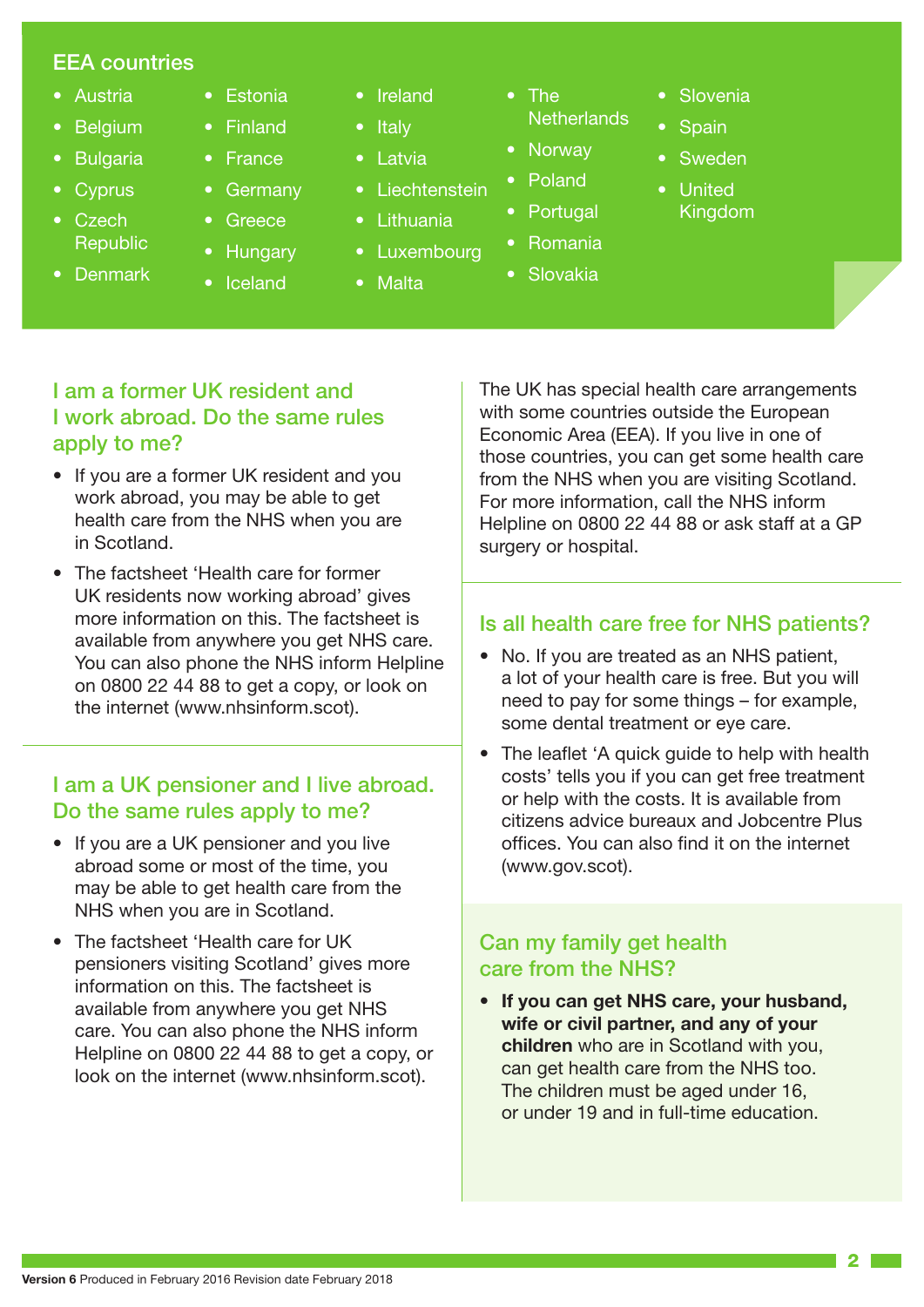# What happens if I am not registered as an NHS patient?

• If you are not registered as an NHS patient, you can still get some health care from the NHS.

#### **Services that are free for everyone include:**

- emergency care in a hospital (in the accident and emergency department, casualty department or minor injury unit)
- emergency care at a GP surgery
- emergency transport in an ambulance
- sexual health services (family planning)
- treatment for some infectious diseases and sexually transmitted infections in the best interests of public health.
- If you need any other health care, and you are not registered as an NHS patient, you will have to pay for it. Staff at the GP surgery or hospital will be able to give you more information on this.
- You can get medical insurance to help you with the costs of your care. To find out more about medical insurance, phone the Association of British Insurers on 020 7600 3333 or look on the internet (www. abi.org.uk) and search for 'private medical insurance'.

**Regardless of the healthcare that you can get on the NHS you should have medical insurance that covers the cost of a return journey to your home country. In the unfortunate event of serious illness or accident the costs of transport with medical support are not covered by the EHIC, or by any special health arrangements that Scotland has with some countries outside the EEA and Switzerland and neither the Scottish Government nor NHS Scotland will pay for a journey home with medical cover.**

### How can I find out more?

For information about health conditions and services, phone the NHS inform Helpline on 0800 22 44 88 (textphone 18001 0800 22 44 88; the helpline also provides an interpreting service). The helpline is open every day between 8am and 10pm. You can only call the helpline from the UK.

#### **Other factsheets in this series**

- Health care for people coming to Scotland to work
- Health care for people coming to Scotland to study
- Health care for asylum seekers and refugees in Scotland
- Health care in Scotland for former UK residents now working abroad
- Health care for UK pensioners visiting Scotland
- Health care in Scotland for holidaymakers from overseas.

#### **You can get these factsheets from:**

- anywhere you get NHS care
- www.nhsinform.scot
- the NHS inform Helpline on 0800 22 44 88.